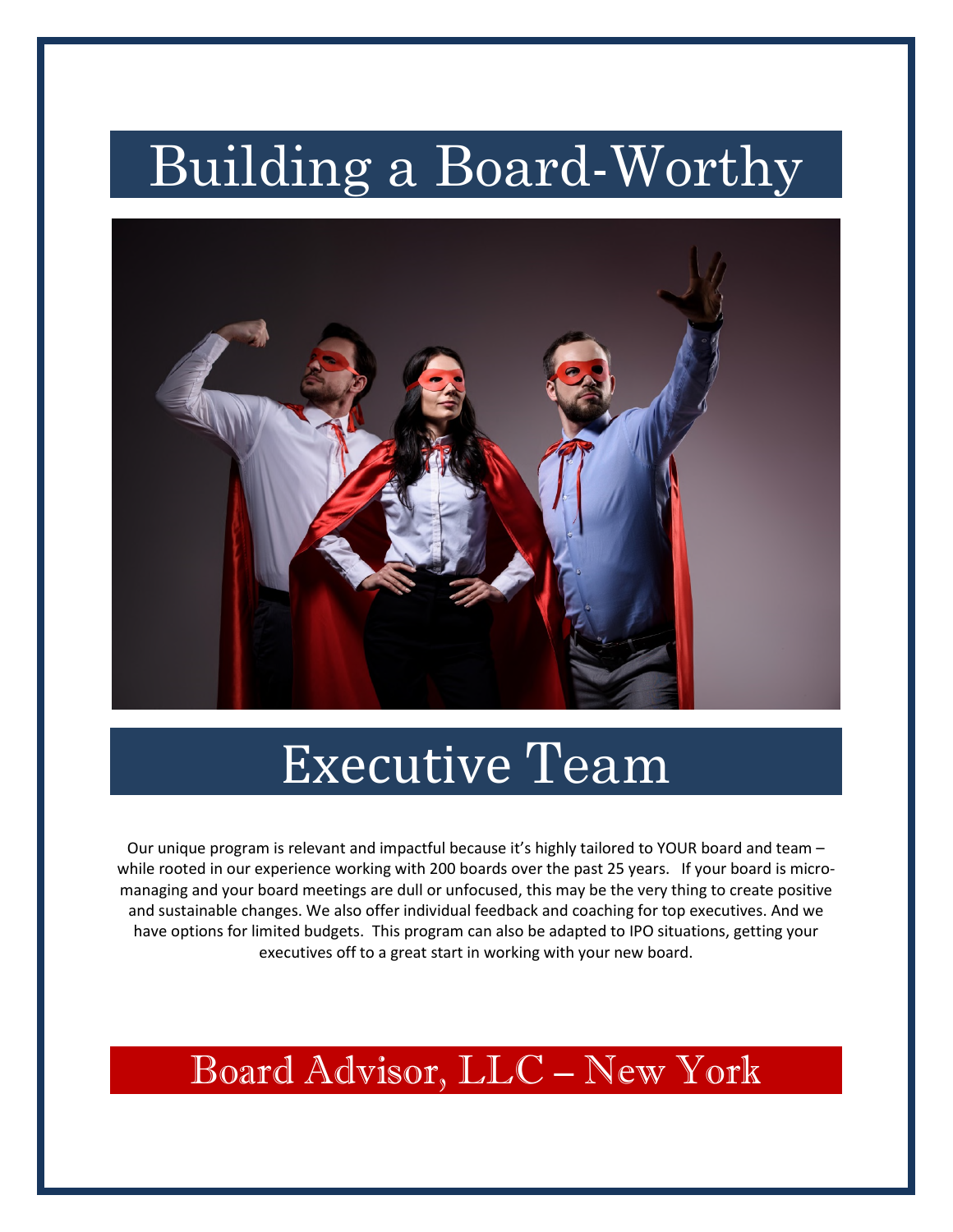## Building a Board-Worthy Executive Team



Developed from our work with nearly 200 boards over the past 25 years, this program includes a review of two sets of board materials and confidential Zoom interviews with every director to get their views on current strengths and areas for enhancement when it comes to board pre-reading materials and executive presentations in board meetings. We also interview the CEO and those corporate executives who regularly work with the board and its committees. Then we design a practical, interactive 90 minute workshop tailored to your executive team. Because it's based on feedback, materials and analysis relative to *your* board, it's meaningful and relevant. Workshop components typically include:

- *The Boardroom Landscape of 2022 and Beyond*: This segment discusses the evolution boards have undergone since the fall of Enron 20 years ago through the COVID-19 pandemic. It provides a framework to analyze your own board –and implications for executives in working with the board, which vary based on the archetype in which the board is operating.
- *Board Pre-Reading Materials*: Common pitfalls in creating board materials– from Snowballing board books to the Buried Treasure trap – and what to do about them. We'll discuss the downsides of repurposing materials from internal meetings, why many executives unwittingly invite their directors to "micro-manage" and some interesting British research that highlights why more is seldom better when it comes to board materials.
- *Board Presentations that Dazzle*: Making the most of board presentations requires clarity of objectives and knowing your audience. If your goal is to create a more collaborative board relationship, we'll discuss what's necessary to make that shift in working with your board. This segment also offers three important tips that can enable both seasoned executives and boardroom virgins to achieve more polished boardroom presentations.
- *Director Orientation:* The mandate for director orientation typically falls to the Nominating/ Governance Committee. But the director orientation program, itself, is nearly always delivered by management. Far too often, this is a "drinking from a firehose experience" that can be dramatically improved - through phasing, site visits, board buddies and other innovations.